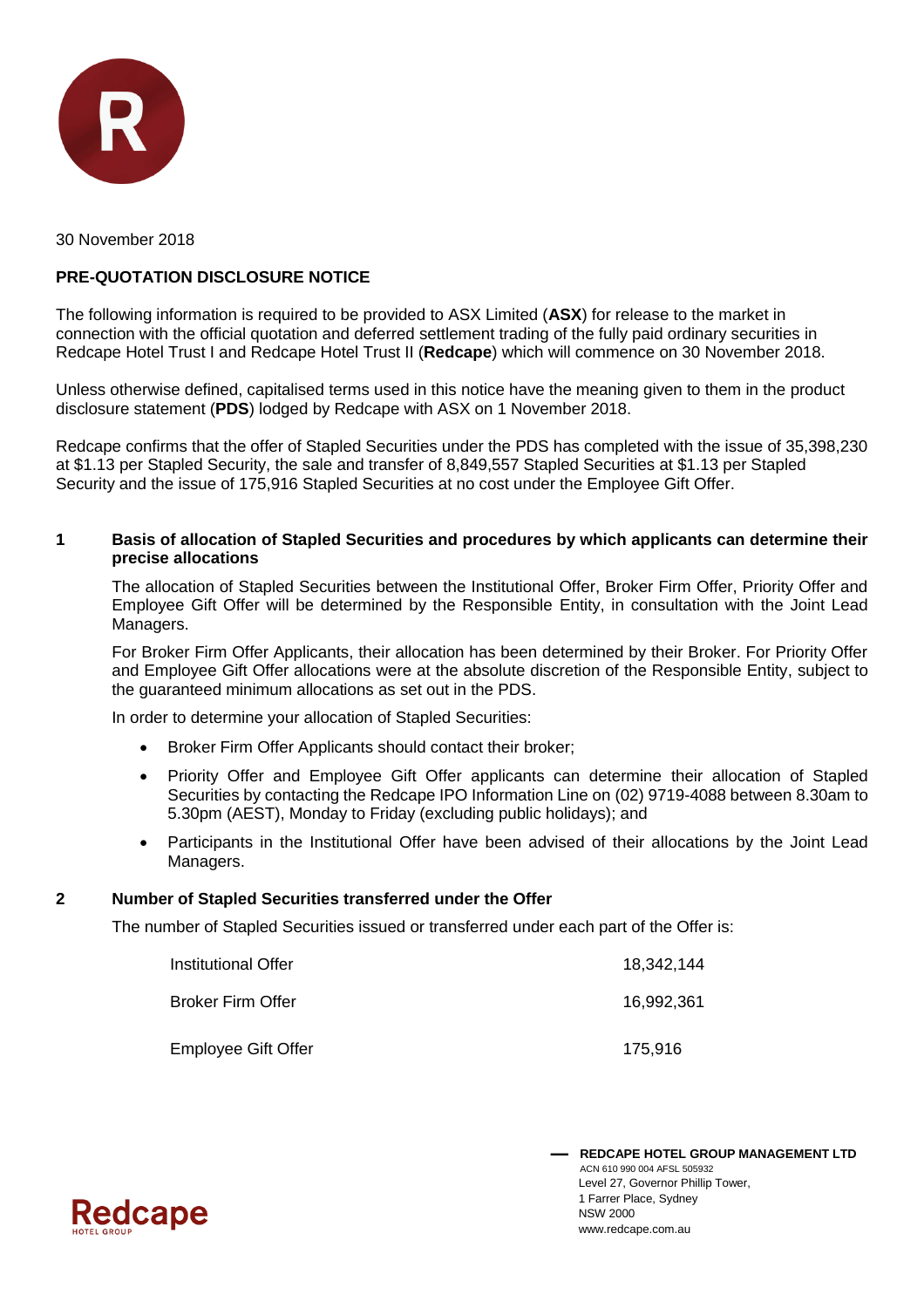

| <b>Priority Offer</b>                                             | 8,913,282  |
|-------------------------------------------------------------------|------------|
| Total Stapled Securities issued or transferred under<br>the Offer | 44.423.703 |

## **3 Despatch date**

Redcape confirms that CHESS allotment notices and issuer sponsored holding statements will be dispatched by Monday, 3 December 2018.

## **4 Distribution schedule**

A distribution schedule setting out the numbers of holders in the following categories is provided below:

| <b>Number of Stapled Securities held</b> | Number of security holder |
|------------------------------------------|---------------------------|
| 1 - 1.000                                | 199                       |
| $1,001 - 5,000$                          | 30                        |
| $5,001 - 10,000$                         | 69                        |
| 10,001 - 100,000                         | 977                       |
| 100,001 and over                         | 526                       |
| <b>Total</b>                             | 1,801                     |

#### **5 Statement of 20 largest security holders**

A statement setting out the names of the 20 largest security holders of Redcape, including the number and percentage of Stapled Securities held by those security holders, is provided below:

| Rank         | <b>Name</b>                                                                      | <b>Fully paid ordinary</b><br>shares | $%$ I/C |
|--------------|----------------------------------------------------------------------------------|--------------------------------------|---------|
|              | MOELIS AUSTRALIA ASSET MANAGEMENT LTD                                            |                                      |         |
|              | <moelis ac="" aust="" prop="" siv=""></moelis>                                   | 113,254,813                          | 20.538% |
| $\mathbf{2}$ | WESTERN FUNDS MANAGEMENT PTY LTD                                                 | 51,541,700                           | 9.347%  |
| 3            | MOELIS AUSTRALIA ASSET MANAGEMENT LTD                                            |                                      |         |
|              | <moelis a="" aus="" c="" fd="" hotel="" inv=""></moelis>                         | 48,270,651                           | 8.753%  |
| 4            | HSBC CUSTODY NOMINEES (AUSTRALIA) LIMITED                                        |                                      |         |
|              | <011-547312-067 A/C>                                                             | 18,534,051                           | 3.361%  |
| 5            | CITICORP NOMINEES PTY LTD <centuria life<="" th=""><th></th><th></th></centuria> |                                      |         |
|              | LIMITED A/C>                                                                     | 16,917,995                           | 3.068%  |



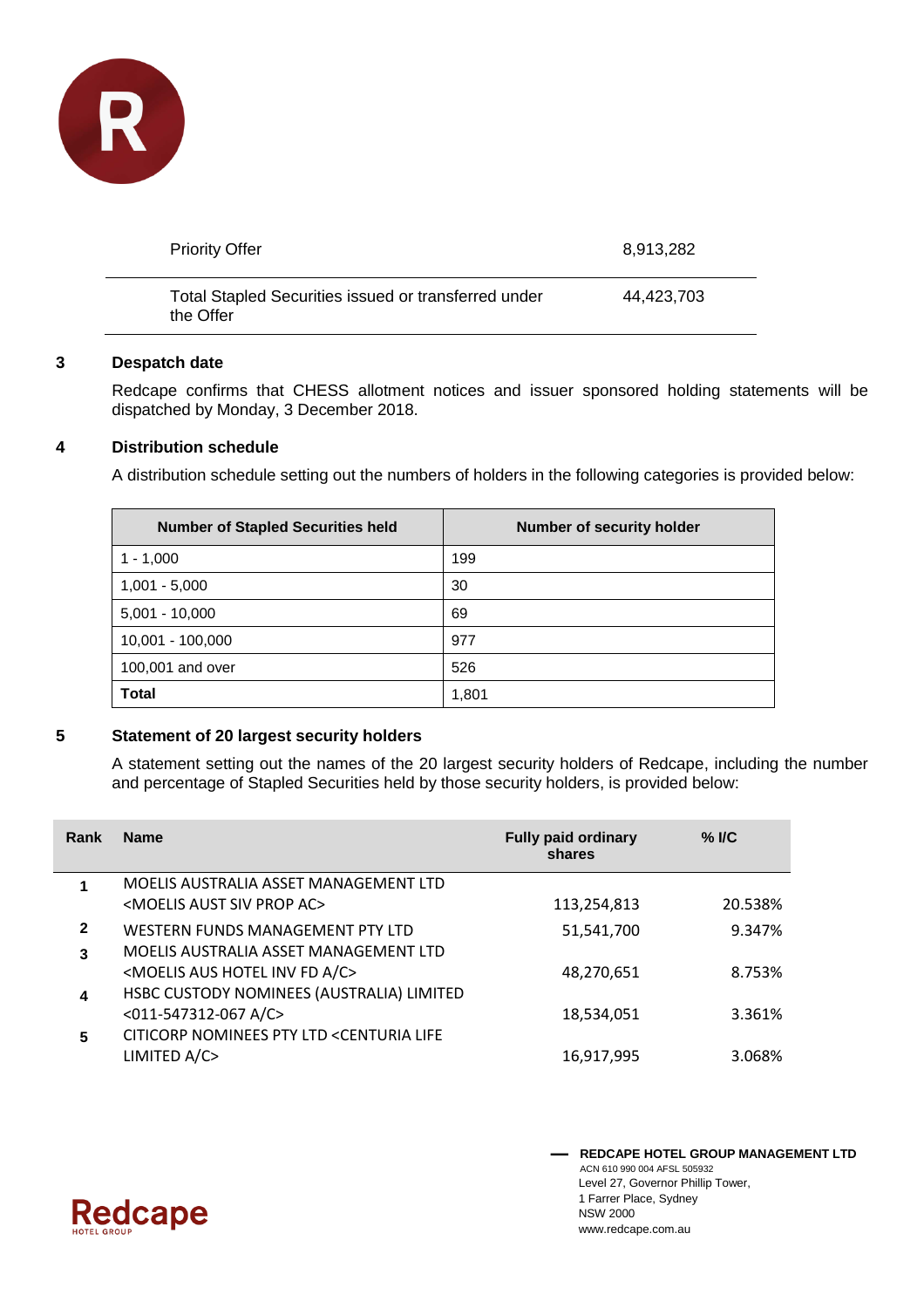

|                | <b>TOTAL:</b>                                                                                                                                  | 551,445,932            | 100%             |
|----------------|------------------------------------------------------------------------------------------------------------------------------------------------|------------------------|------------------|
|                | <b>REMAINDER:</b>                                                                                                                              | 214,813,402            | 38.955%          |
|                | <b>REPORT TOTAL:</b>                                                                                                                           | 336,632,530            | 61.045%          |
| 20             | JANGUS PTY LTD <r a="" aboud="" ac="" fund="" super=""></r>                                                                                    | 3,000,000              | 0.544%           |
| 19             | <b>CHAO DUAN</b>                                                                                                                               | 3,120,000              | 0.566%           |
| 18             | MTM ENTERTAINMENT PTY LTD <mtm<br>ENTERTAINMENT A/C&gt;</mtm<br>                                                                               | 3,643,876              | 0.661%           |
| 16<br>17       | AUSTRALIAN BRANDS PTY LTD <the a="" c="" minsam=""><br/>NETWEALTH INVESTMENTS LIMITED <wrap<br>SERVICES A/C&gt;</wrap<br></the>                | 3,940,000<br>3,743,159 | 0.714%<br>0.679% |
| 15             | TOP 4 PTY LTD <the a="" c="" f="" foundation="" inv="" s=""></the>                                                                             | 4,522,192              | 0.820%           |
| 13<br>14       | TPIC PTY LTD <wyllie a="" c="" group="" ltd="" pty=""><br/>PETERS (MEAT) EXPORT PTY LTD <nicholas<br>PETERS S/F A/C&gt;</nicholas<br></wyllie> | 5,000,000<br>4,629,630 | 0.907%<br>0.840% |
| 12             | <b>RHINO TRADE PTY LTD</b>                                                                                                                     | 5,000,000              | 0.907%           |
| 11             | BARANA CAPITAL PTY LTD <shand a="" c="" family=""></shand>                                                                                     | 5,205,537              | 0.944%           |
| 10             | HSBC CUSTODY NOMINEES (AUSTRALIA) LIMITED<br>A/C: 011-375391-061                                                                               | 5,945,054              | 1.078%           |
| 8<br>9         | J P MORGAN NOMINEES AUSTRALIA LIMITED<br>UBS NOMINEES PTY LIMITED <lhc aus="" cap="" high<br="">CONV FD A/C&gt;</lhc>                          | 9,649,957<br>7,436,481 | 1.750%<br>1.349% |
| $\overline{7}$ | CARPE DIEM ASSET MANAGEMENT PTY LTD <lowe<br><b>FAMILY A/C&gt;</b></lowe<br>                                                                   | 10,000,000             | 1.813%           |
| 6              | MAINSTREAM FUND SERVICES PTY LTD <special<br>OPPTY FUND NO 1 A/C&gt;</special<br>                                                              | 13,277,434             | 2.408%           |

# **6 Termination of Deed of First Offer**

Redcape confirms that the Deed of First Offer as described in section 13.4 of the PDS has been terminated in full and is of no further force and effect.

# **7 Stapled Securities subject to voluntary escrow**

The total number of Stapled Securities held by Moelis Australia (to which the voluntary escrow arrangements described in section 7.15 of the PDS) is 51,500,000.

A statement setting out the number of securities subject to escrow, and the restriction period applied to those securities, is provided below. For more information see section 7.15 of the PDS.

> **REDCAPE HOTEL GROUP MANAGEMENT LTD** ACN 610 990 004 AFSL 505932 Level 27, Governor Phillip Tower, 1 Farrer Place, Sydney NSW 2000 www.redcape.com.au